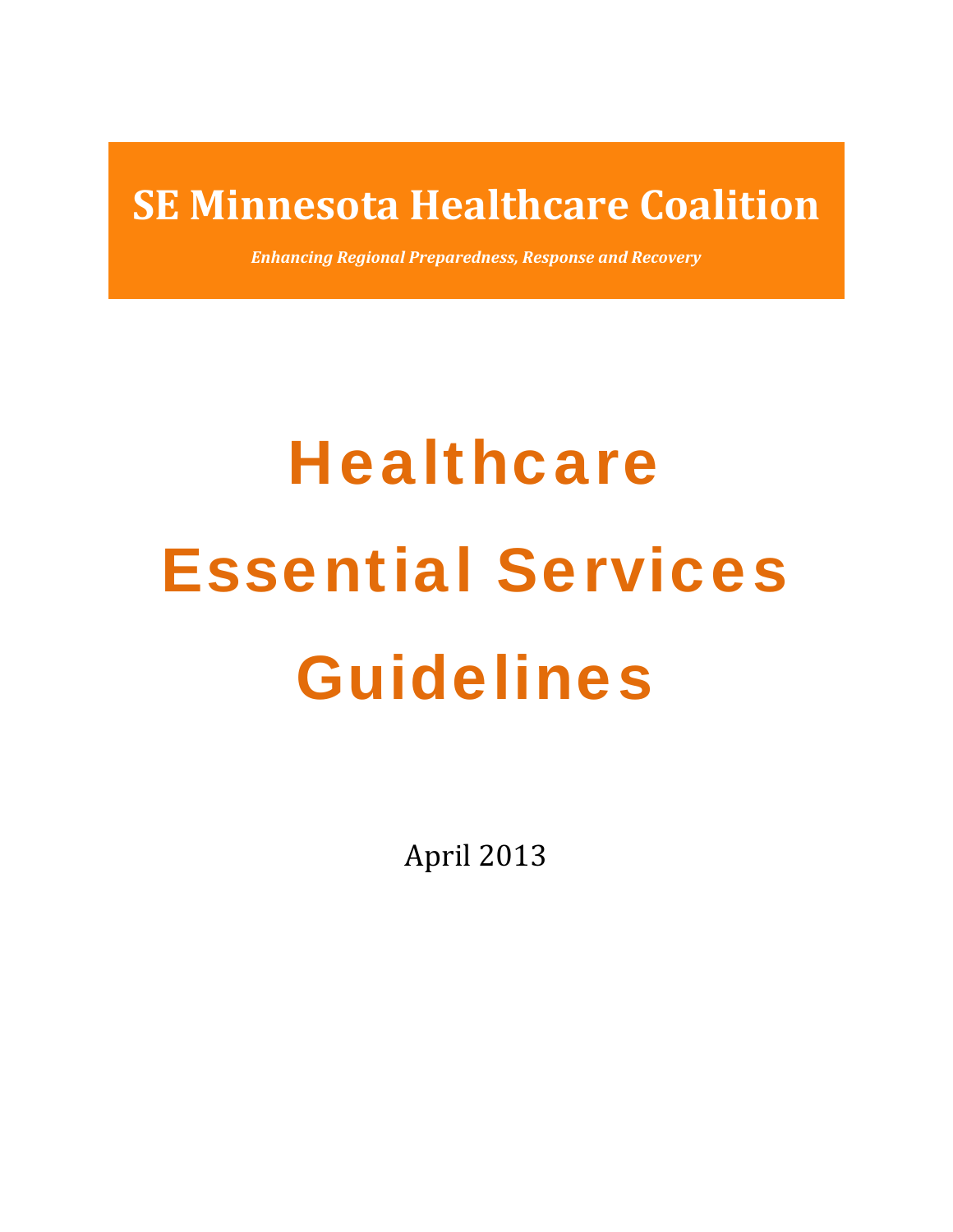### **TABLE OF CONTENTS**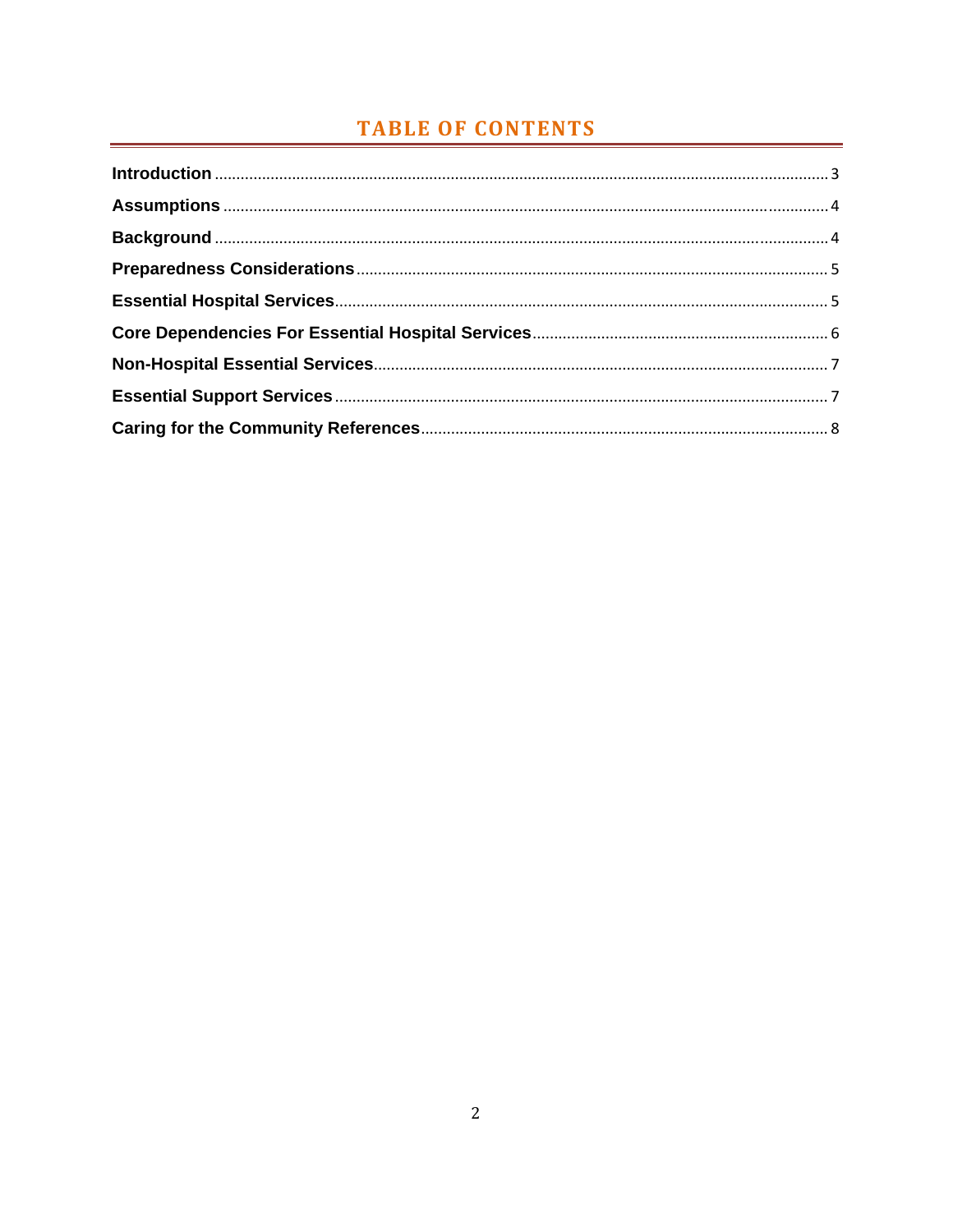#### **INTRODUCTION**

The Healthcare Coalition consists of organizations with responsibilities to mitigate the likelihood of a hazard negatively impacting the ability of a healthcare system to provide services and to prepare for, respond to, recover from consequences of a disaster to the healthcare system, the purpose of the SE MN Healthcare Coalition is to facilitate preparedness to assist communities with building a Health and Medical Services (Emergency Support Function 8/ESF8) Capability to respond to and recover from disasters.

The following groups are represented as part of the SE Healthcare Coalition:

- **Hospitals**
- **Local Public Health**
- **Emergency Management**
- **Emergency Medical Services Regulatory Board (EMSRB)**
- **South East Emergency Medical Services (SE EMS)**
- **Long Term Care Facilities**
- Specialty Services such as(e.g. dialysis centers, hospice centers, American Red Cross)

This document outlines the SE Region Healthcare Coalition Essential Services Guidelines. The document can be used to assist Coalition members with identifying essential services as the basic for business continuity/continuity of operations planning.

**The scope of this document is on the essential services that need to be provided by health care organizations during a pandemic and the accompanying surge of patients, both those ill and those who are afraid that they may become ill;** information should be integrated within organizational and community operational documents as applicable.

The lists of essential services provided in this document are starting points for planning considerations and may not reflect the actual essential services for a given organization or community. Organizations and communities are encouraged to conduct planning to identify essential services specific for their health and medical capabilities performance objectives.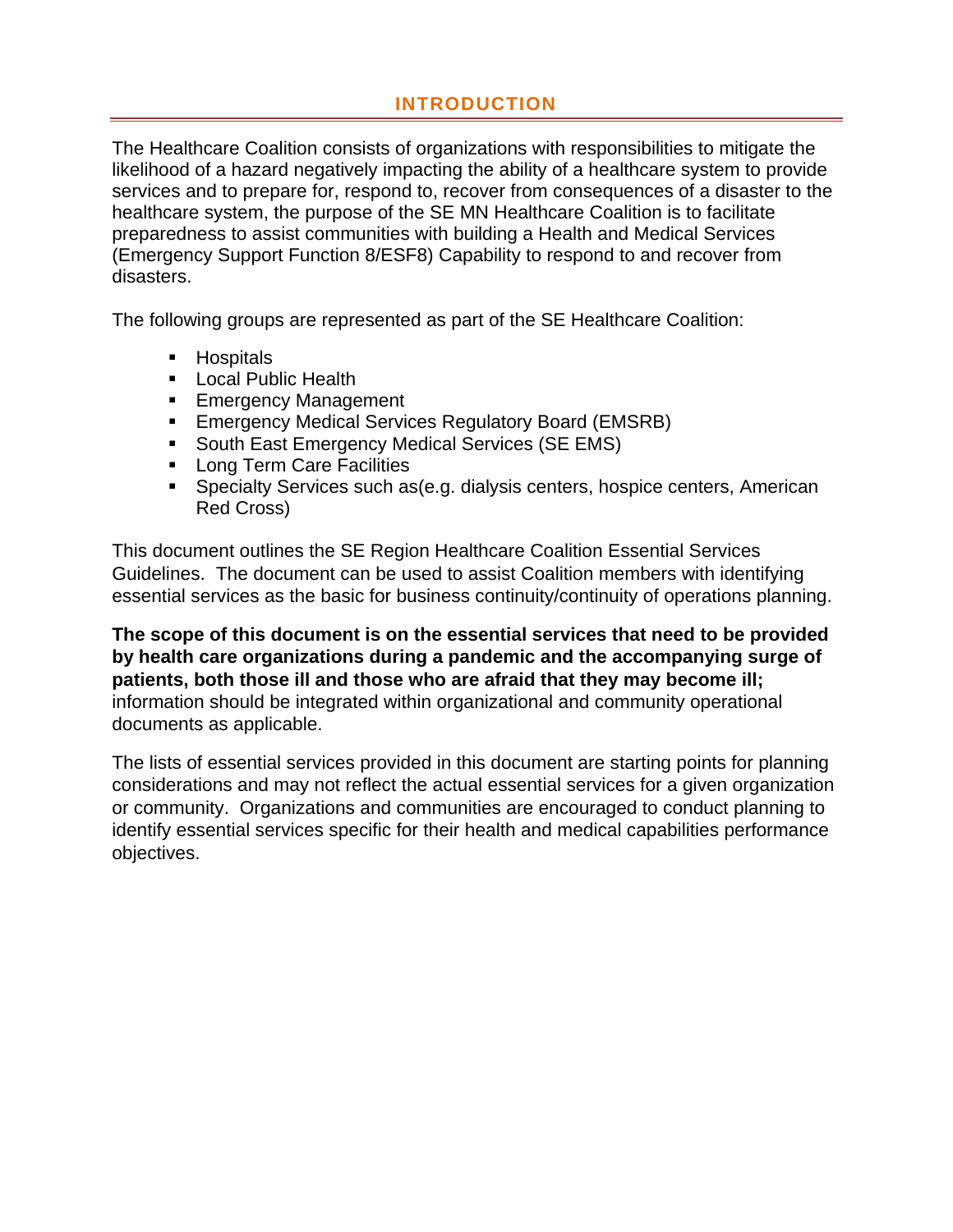#### **ASSUMPTIONS**

The following planning assumptions were made in defining essential services.

- 1. Staff available to support the essential services at the sacrifice of non-essential services.
- 2. Hospital and community infrastructure will be available (power, fuel, water, waste management, etc.) and intact.
- 3. Site protection and security in place.
- 4. Intact patient transport system.
- 5. Families will provide care at home if no room at hospital.
- 6. No other concurrent disasters.
- 7. Economy remains viable (payment and reimbursement, currency).
- 8. Warning of pandemic will provide time to prepare and mobilize resources.
- 9. Altered standards of care will be consistent for the Region.
- 10. Incident Command structures/Emergency Operations Centers will be implemented.
- 11. Declaration of Disaster will be made.
- 12. The scale of response will necessarily change as the severity of the pandemic changes.

#### **BACKGROUND**

Essential services for hospitals and health care during a pandemic have a history dating back to at least the Great Pandemic of 19181. Pictures are frequently used to demonstrate the way gymnasiums and other gathering locations were converted to care centers to meet the needs of those afflicted with "La Grippe."

Recent evidence of similar issues was demonstrated during the Sudden Acute Respiratory Syndrome (SARS) outbreak earlier in this century. Hospitals experienced a sudden influx of patients and "worried well" who sought treatment for this condition. Toronto hospitals were forced to turn away patients because of lack of available beds2.

Even more recently, the impact that the novel H1N1 virus has had on health care in those cities hardest hit has helped to drive home the point that our health care system does not have an overabundance of beds or available staff to care for the ill.

Calculations presented by the CDC in their FluSurge model suggest that in a moderate pandemic with attack rates of 30 percent, at least 15 percent would need hospitalization5. This attack rate has to include health care workers and their families, which will also stress the ability of health care organizations to provide the customary care.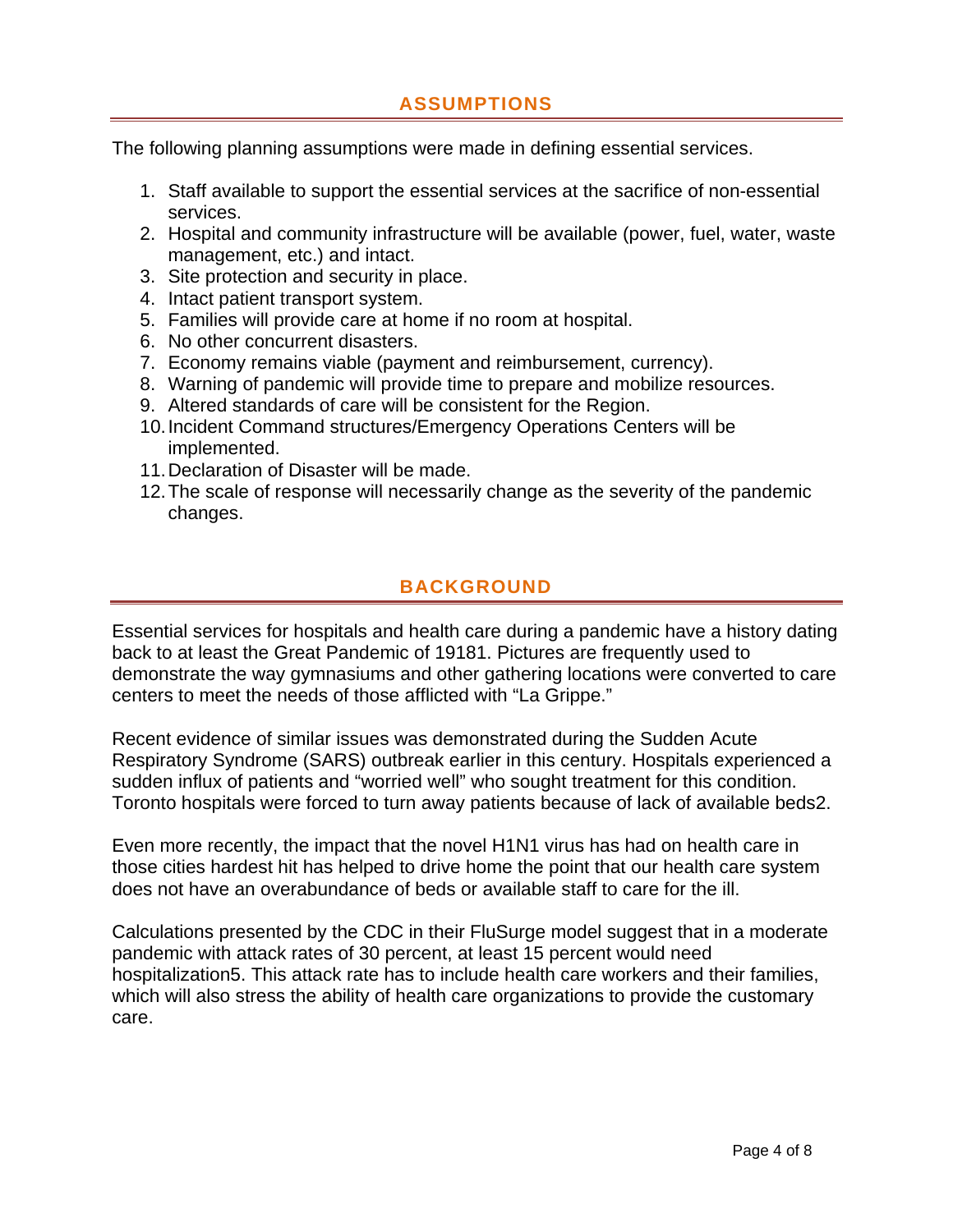Early planning for limiting non-essential services and creatively using available beds to meet the increased need will go a long way toward meeting the demands of a concerned public.

In the event of a need to determine essential services, assess most critical needs and work backwards. Assess what cannot be provided somewhere else. Critically ill patients may be the first to be considered by some, but in reality, it may be wiser to look at those who have the best opportunity for survival. Complicated obstetrical and those requiring urgent or emergent surgeries will need beds, but so will those who need prolonged ventilation with oxygen supplied by ventilators.

The hospital and community services needed to provide care are complex. Couple that with the anticipated surge, and things will get very complicated very quickly. A proactive response by the leaders of the health care organization will be required to effectively maintain a reasonable level of care.

The final aspect of essential services needs to focus on surge from within and outside the normal service area. All services may be stretched to the extreme limits, and with limited manpower, this will add to the struggles faced by caregivers. Development of a strong program of Acute Care Sites (ACS) may be effective in blunting the impact of limited availability of care due to the overcrowding of the hospitals.

Locations and available resources to mitigate this need are paramount to the success of this effort. Preplanning at the community level and between local health care organizations to assure that needed equipment and personnel are available is the key to this success.

#### **ESSENTIAL HOSPITAL SERVICES**

The following hospital services were identified through the CDC-funded project, "Caring for the Community – Preparing for an Influenza Pandemic" and have been adopted by the SEMN Healthcare Coalition.

- Accounting
- Admitting communication element across the region (patient tracking)
- Communications
- Critical Care will likely be expanded
- Education
- Emergency Medicine Services
- Equipment /Bio Med
- Food & Nutrition
- HIM/Med Records
- Housekeeping
- Imaging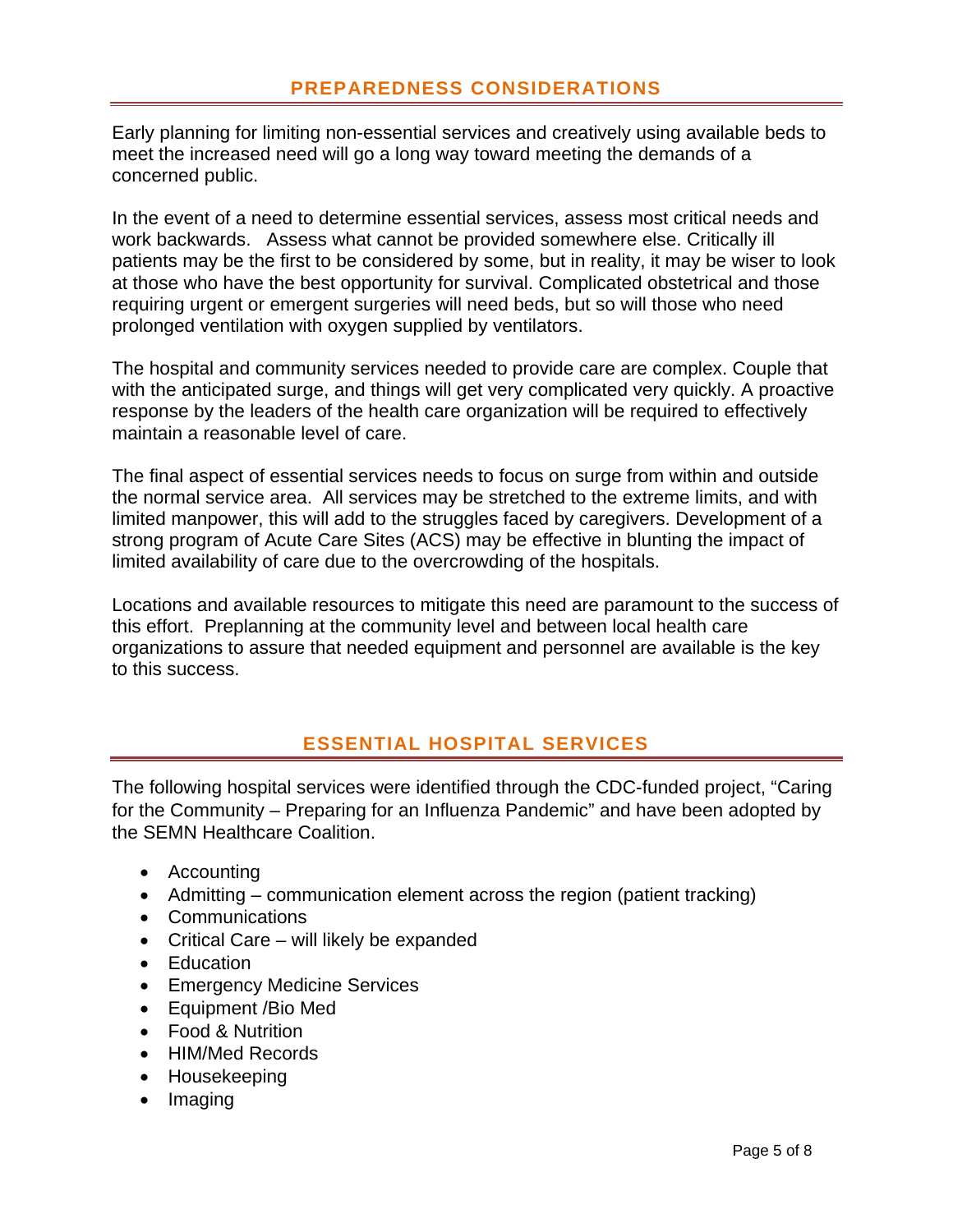- Infection Control
- Information Technology System
- Lab
- Laundry (shared vs. solo)
- Morgue temporary only
- OB Labor & Delivery
- Pharmacy
- Plant Operations/Utilities
- Respiratory Therapy/Ventilation
- Security
- Social Work/Pastoral Care
- Staffing/Human Resources
- Supply Management
- Surgery
- Trauma Services

Services that may no longer be offered at the hospital include:

- Elective Surgery/Procedures
- Outpatient Services (Imaging, lab, rehab services PT, OT, chemical, substance)
- Preventative Services (Routine physicals and well child visits)
- Public Meetings
- Non-emergent ED Services (non-life threatening)
- Observation Patients (24-hour stay)

#### **CORE DEPENDENCIES FOR ESSENTIAL HOSPITAL SERVICES**

All essential services/functions of a medical response are sustained by a system of critical non-medical elements that are considered essential infrastructure. This essential infrastructure must be operational in order for hospitals to perform its essential services:

- Building Infrastructure
- Electrical System
- Food Supply Chain System
- Heating, Ventilation and Cooling (HVAC) System
- Information Systems/Information Technology Systems
- Medical Gas/Vacuum Systems
- Natural Gas Supply System
- Pharmaceutical Supply Chain System
- Sanitation/Sewage System
- Staff (clinical/non-clinical; employees/contractors)
- Steam Supply System
- Supply Chain System
- Telecommunications System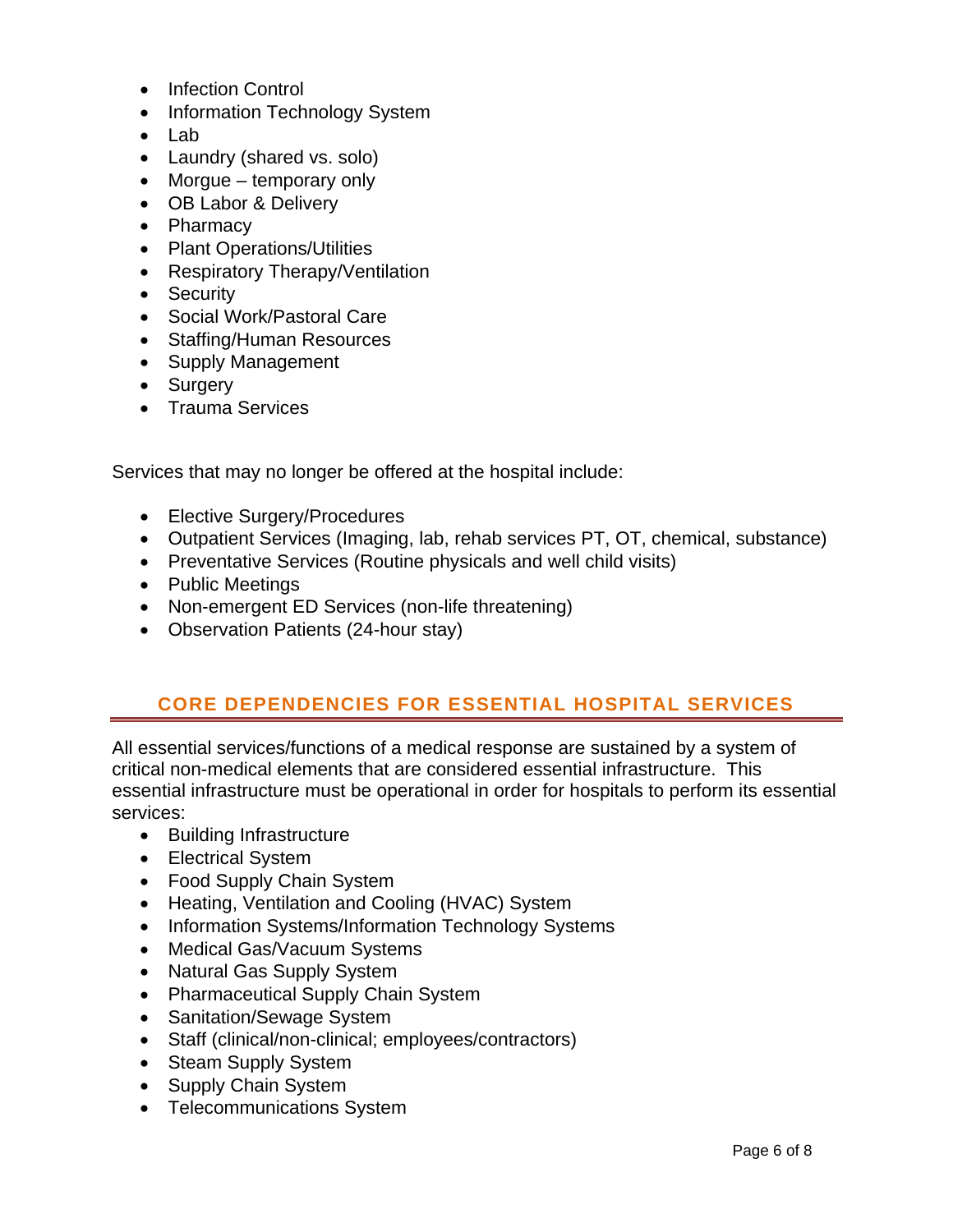- Transportation System (emergency and non-emergency)
- Water Service/System

Additional specific department/work area dependencies may be identified through a business impact analysis.

#### **NON-HOSPITAL ESSENTIAL SERVICES**

The following non- hospital essential services were identified through the CDC-funded project, "Caring for the Community – Preparing for an Influenza Pandemic" and have been adopted by the SEMN Healthcare Coalition.

- Acute Care Site (may include Palliative Care)
- Behavioral Medicine Home Health
- Dialysis
- Fire and EMS role in non-hospital care
- Home Vent Services
- Infusion therapy
- Long Term Care/Skilled Nursing and Rehab Services
- Mortuary Services
- Outpatient Clinic
- Physician Practices
- Radiation Oncology
- Spiritual Care
- Vaccinations
- Wound care

#### **ESSENTIAL SUPPORT SERVICES**

The following essential support services were identified through the CDC-funded project, "Caring for the Community – Preparing for an Influenza Pandemic" and have been adopted by the SEMN Healthcare Coalition.

- 211 services
- Communications
- Courier
- Emergency Operations Center / Joint Information Center (public information)
- EMS
- Finance
- Information Technology Services
- Legal Services
- Morgue
- Pharmacy Services
- Public Education
- Printing and Publishing
- Public Safety (law enforcement, fire, 911 services)